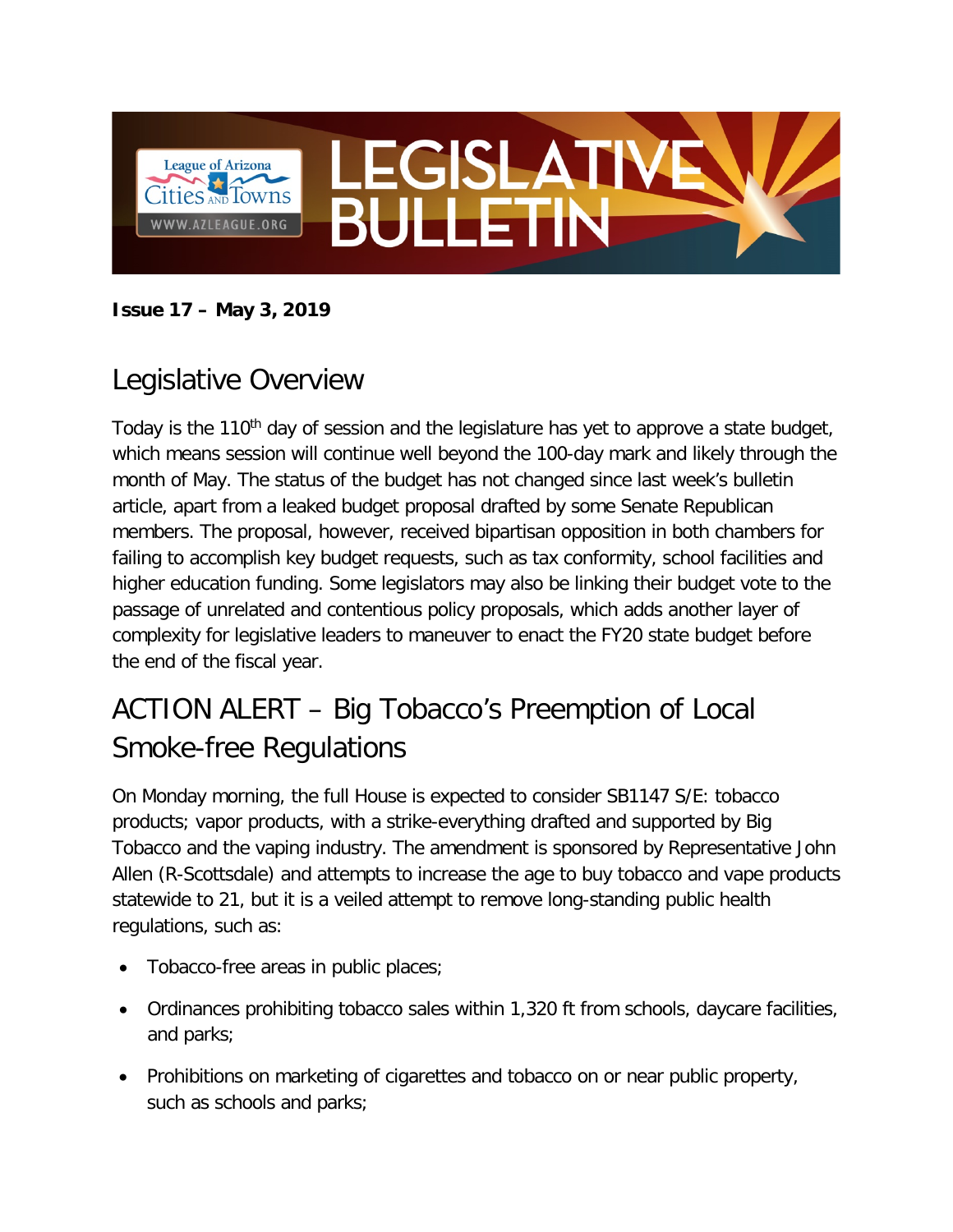- Zoning ordinances preventing smoke shops from clustering in or near residential neighborhoods;
- Local bans on tobacco sales from unattended vending machines; and
- Licensing requirements and enforcement of tobacco retail shops.

All these requirements would be voided and not replaced with any state-level regulation. We have never heard of any city or town abusing their local authority to impose regulations on the industry and have certainly never heard from the public that they want to make it easier for the tobacco industry to sell cigarettes.

Please reach out to your delegation and ask they vote **NO** on Big Tobacco's unnecessary preemption of local public health and safety regulations.

## Short-Term and Vacation Rentals

Throughout this session, the League has been working to pass HB2672 vacation rentals; short-term rentals; regulation, sponsored by Rep. John Kavanagh (R-Fountain Hills), which would provide cities and towns some basic tools for identifying and managing the nuisance issues caused by some short-term and vacation rentals.

The bill went through Senate Committee of the Whole this week where it was amended to add some minor provisions crafted by the League and with input from other stakeholders. While most of the changes were technical in nature, the amendment included some provisions to address concerns that had been raised about the bill.

For example, the bill was originally silent on a city's or town's responsibility to notify the owner when a citation had been issued for a violation on their property. In practice, communities that choose to make use of the contact information and penalty provisions of the bill would, likely, attempt to contact the owner, either before or after issuing a citation. But the bill now clarifies that the owner should be notified if a citation is issued. This will help make the owner aware that their rental practices may be problematic and provide an opportunity for them to adjust before further violations occur.

We expect the bill to receive a final floor vote in the Senate next week, possibly as early as Monday, and then move on to a final vote in the House before being sent to the governor's desk. As you engage with legislators, please reaffirm your support for HB2672, which will provide an important first step in addressing the unintended negative consequences of the 2016 short-term vacation rental legislation.